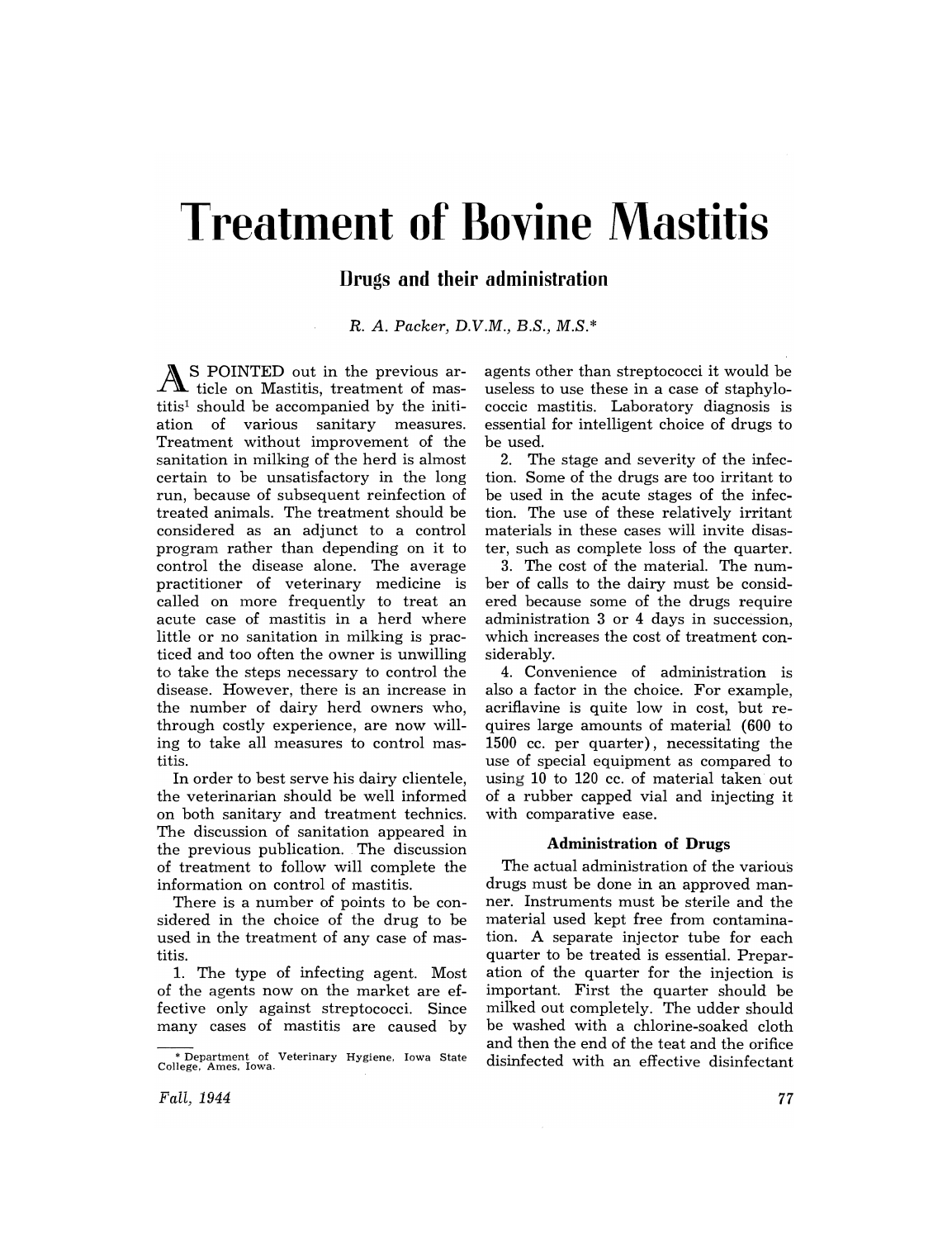such as tincture of iodine. This procedure will prevent the transfer of any organism from cow to cow through the use of a common injecting needle and will prevent the introduction of any organism from the outside.

## **Acriflavine**

A brief discussion of the various agents now used for the treatment of mastitis will aid in the selection of a drug as mentioned previously.

Acriflavine was one of the first drugs found to be effective in mastitis. It is quite low in cost but is more difficult to handle than others because 600 to 1500 cc. of the solution is administered per quarter. If very many quarters are to be treated several large containers are necessary. Because of the injection of a relatively large volume of fluid, it requires more time to make the injection.

Acriflavine has been quite effective in the treatment of chronic streptococcic mastitis, but is contraindicated in acute cases. It is quite ineffective in most cases of<br>staphylococcic mastitis. Acriflavine is staphylococcic mastitis. somewhat irritant to the tissue and considerable change in the secretion and some swelling is noted in the treated quarters for a few days after infusion. This irritation can be considerably reduced if 20 per cent sucrose solution is used as a vehicle for the drug.

#### Silver Oxide

Various commercial preparations of silver oxide in mineral oil such as Novioxil, Silvo, etc., have been found effective in chronic streptococcic mastitis. These preparations are easily administered and are fairly reasonable in cost. There are a number of disadvantages to the use of silver oxide. It is quite irritant when injected into the lactating quarter, an occasional quarter will fail to lactate after treatment and will atrophy or undergo fibrosis. Three injections, 24 hours apart are recommended, necessitating three calls to the dairy. Silver oxide is ineffective in cases of stapylococcic mastitis. Milk from treated cows must be discarded for at least 14 days after treatment, a period about twice as long as for any other agent used in the treatment. This loss of milk adds to the cost of treating.

Administration of silver oxide preparations in the non-lactating udder is usually non-irritant and effective in many cases. Advantage of treatment at this stage is that only one injection is made and no milk is lost, provided, of course, it was marketable before treatment.

#### Sulfanomides

Sulfanilamide and sulfathiazole per os have proved quite beneficial in acute stages of mastitis, although complete elimination of the infecting organism is seldom accomplished by this method alone. Heavy suspensions of sulfanilamide in oil may be injected into the udder with beneficial results. In order to be effective, higher concentration of sulfanilamide must be maintained in the gland than can be obtained through oral administration. Such commercial preparations as Sulfanidol and Sulvetil contain 35 to 38 per cent sulfanilamide in mineral oil. These preparations are the least irritant of any of the agents now used in the treatment of bovine mastitis. Sulfanilamide in oil is effective in streptococcic mastitis but is not efficient in staphylococcic cases. The use of sulfanilamide in oil is often quite beneficial in acute stages of mastitis.

The disadvantages of sulfanilamide in oil treatment is the need for repetition of the injections every 24 hours for 4 days. This materially increases the cost of treating.

#### Tyrothricin and Penicillin

Tyrothricin, a substance produced by *Bacillus brevis,* has been shown to inhibit the growth of most streptococci. Those causing bovine mastitis are no exception. However, the stapylococcic are much less susceptible to this agent. Commercial preparations such as Ty-Sin, Tyro-Brev, Tyrothricin and Tyro-Mulsin all contain the same active principles and vary in concentration of tyrothricin and vehicle used.

Tyrothricin preparations are usually injected only once. They may be repeated